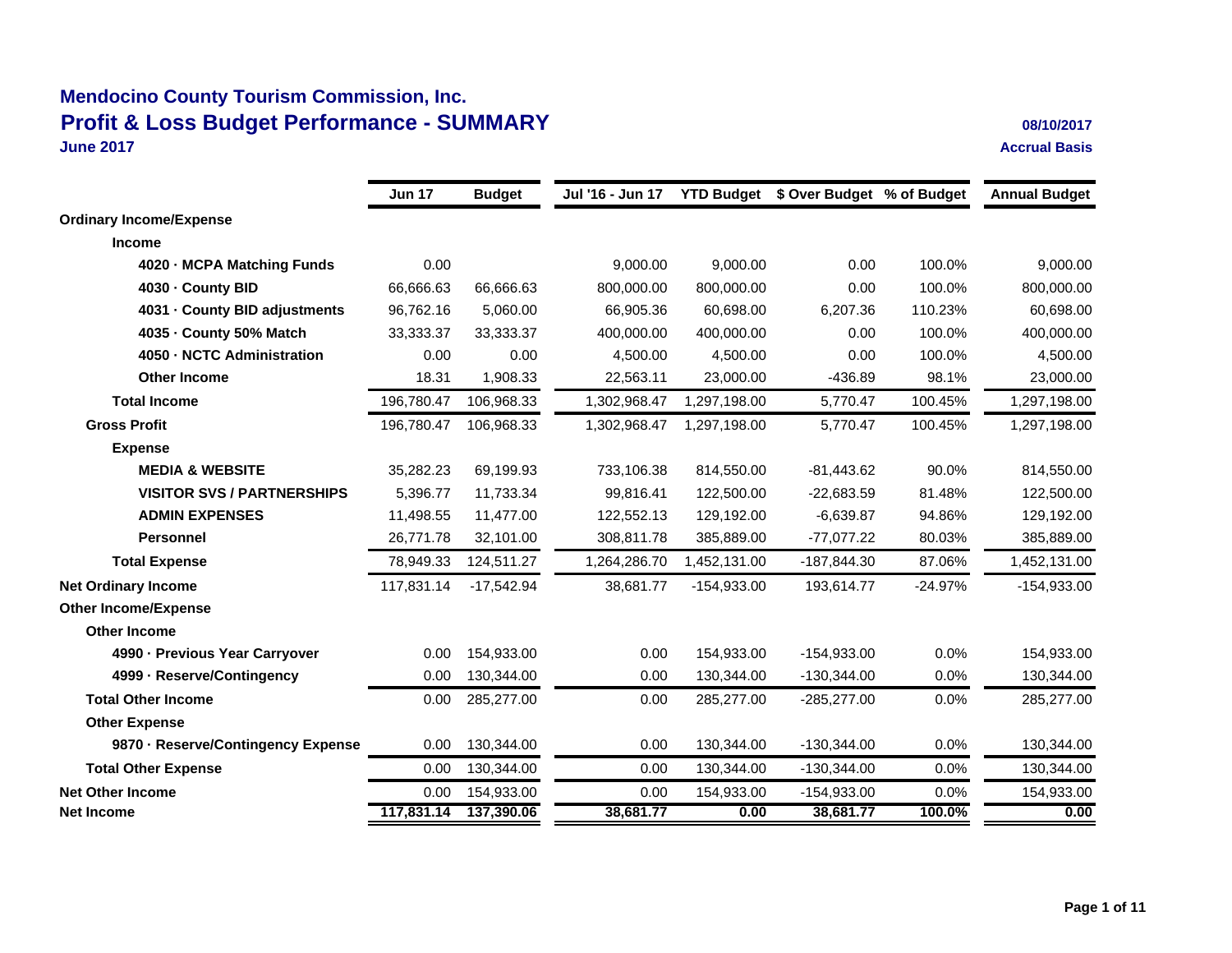|                                         | Jun 17      | <b>Budget</b> | \$ Over Budget % of Budget |           | Jul '16 - Jun 17 YTD Budget \$ Over Budget % of Budget |              |              |         | <b>Annual Budget</b> |
|-----------------------------------------|-------------|---------------|----------------------------|-----------|--------------------------------------------------------|--------------|--------------|---------|----------------------|
| <b>Ordinary Income/Expense</b>          |             |               |                            |           |                                                        |              |              |         |                      |
| <b>Income</b>                           |             |               |                            |           |                                                        |              |              |         |                      |
| 4020 - MCPA Matching Funds              | 0.00        |               |                            |           | 9,000.00                                               | 9,000.00     | 0.00         | 100.0%  | 9,000.00             |
| 4030 - County BID                       | 66,666.63   | 66,666.63     | 0.00                       | 100.0%    | 800,000.00                                             | 800,000.00   | 0.00         | 100.0%  | 800,000.00           |
| 4031 - County BID adjustments           | 96,762.16   | 5,060.00      | 91,702.16                  | 1,912.3%  | 66,905.36                                              | 60,698.00    | 6,207.36     | 110.23% | 60,698.00            |
| 4035 - County 50% Match                 | 33,333.37   | 33,333.37     | 0.00                       | 100.0%    | 400,000.00                                             | 400,000.00   | 0.00         | 100.0%  | 400,000.00           |
| 4050 - NCTC Administration              | 0.00        | 0.00          | 0.00                       | 0.0%      | 4,500.00                                               | 4,500.00     | 0.00         | 100.0%  | 4,500.00             |
| <b>Other Income</b>                     |             |               |                            |           |                                                        |              |              |         |                      |
| 4251 - Cooperative Advertising          | 0.00        | 1,000.00      | $-1,000.00$                | 0.0%      | 7,900.00                                               | 12,000.00    | $-4,100.00$  | 65.83%  | 12,000.00            |
| 4810 - Event Passport Income            | 0.00        |               |                            |           | 0.00                                                   | 1,000.00     | $-1,000.00$  | 0.0%    | 1,000.00             |
| 4830 - Event Brochure Ads               | 0.00        |               |                            |           | 2,450.00                                               | 1,800.00     | 650.00       | 136.11% | 1,800.00             |
| 4940 · Misc. Income                     | 0.00        | 900.00        | $-900.00$                  | 0.0%      | 10,000.00                                              | 6,600.00     | 3,400.00     | 151.52% | 6,600.00             |
| 4950 - Interest Income                  | 18.31       | 8.33          | 9.98                       | 219.81%   | 90.13                                                  | 100.00       | $-9.87$      | 90.13%  | 100.00               |
| 4850 - Retail Sales                     | 0.00        | 0.00          | 0.00                       | 0.0%      | 2,122.98                                               | 1,500.00     | 622.98       | 141.53% | 1,500.00             |
| <b>Total Other Income</b>               | 18.31       | 1,908.33      | $-1,890.02$                | 0.96%     | 22,563.11                                              | 23,000.00    | $-436.89$    | 98.1%   | 23,000.00            |
| <b>Total Income</b>                     | 196,780.47  | 106,968.33    | 89,812.14                  | 183.96%   | 1,302,968.47                                           | 1,297,198.00 | 5,770.47     | 100.45% | 1,297,198.00         |
| <b>Gross Profit</b>                     | 196,780.47  | 106,968.33    | 89,812.14                  | 183.96%   | 1,302,968.47                                           | 1,297,198.00 | 5,770.47     | 100.45% | 1,297,198.00         |
| <b>Expense</b>                          |             |               |                            |           |                                                        |              |              |         |                      |
| <b>MEDIA &amp; WEBSITE</b>              |             |               |                            |           |                                                        |              |              |         |                      |
| <b>Advertising / Media</b>              |             |               |                            |           |                                                        |              |              |         |                      |
| 5130 - Print & Online Advertising       |             |               |                            |           |                                                        |              |              |         |                      |
| 5120 · Digital & Broadcast              | 1,863.31    | 11,100.00     | $-9,236.69$                | 16.79%    | 187,604.10                                             | 133,200.00   | 54,404.10    | 140.84% | 133,200.00           |
| 5290 - E-Marketing                      | 531.50      | 2,650.00      | $-2,118.50$                | 20.06%    | 23,297.38                                              | 31,800.00    | $-8,502.62$  | 73.26%  | 31,800.00            |
| 5200 - Print & Direct Mail              | $-3,750.00$ | 8,222.20      | $-11,972.20$               | $-45.61%$ | 51,968.75                                              | 105,593.00   | $-53,624.25$ | 49.22%  | 105,593.00           |
| Total 5130 - Print & Online Advertising | $-1,355.19$ | 21,972.20     | $-23,327.39$               | $-6.17%$  | 262,870.23                                             | 270,593.00   | $-7,722.77$  | 97.15%  | 270,593.00           |
| 5150 · Ad Development/Design            | 506.25      | 500.00        | 6.25                       | 101.25%   | 5,417.86                                               | 6,000.00     | $-582.14$    | 90.3%   | 6,000.00             |
| 5165 - AdverGame Development            | 0.00        | 0.00          | 0.00                       | 0.0%      | 12,000.00                                              | 12,000.00    | 0.00         | 100.0%  | 12,000.00            |
| 5170 - Photography                      | 0.00        | 833.37        | $-833.37$                  | 0.0%      | 0.00                                                   | 10,000.00    | $-10,000.00$ | 0.0%    | 10,000.00            |
| 5240 · Research & Development           | 3,574.62    | 2,916.66      | 657.96                     | 122.56%   | 41,545.16                                              | 35,000.00    | 6,545.16     | 118.7%  | 35,000.00            |
| 5110 · Video Development                | 0.00        | 849.70        | $-849.70$                  | 0.0%      | 20,762.31                                              | 20,000.00    | 762.31       | 103.81% | 20,000.00            |
| 5015 · Marketing Contingency            | 10,000.00   | 3,877.00      | 6,123.00                   | 257.93%   | 24,390.09                                              | 46,457.00    | $-22,066.91$ | 52.5%   | 46,457.00            |
| <b>Total Advertising / Media</b>        | 12,725.68   | 30,948.93     | $-18,223.25$               | 41.12%    | 366,985.65                                             | 400,050.00   | $-33,064.35$ | 91.74%  | 400,050.00           |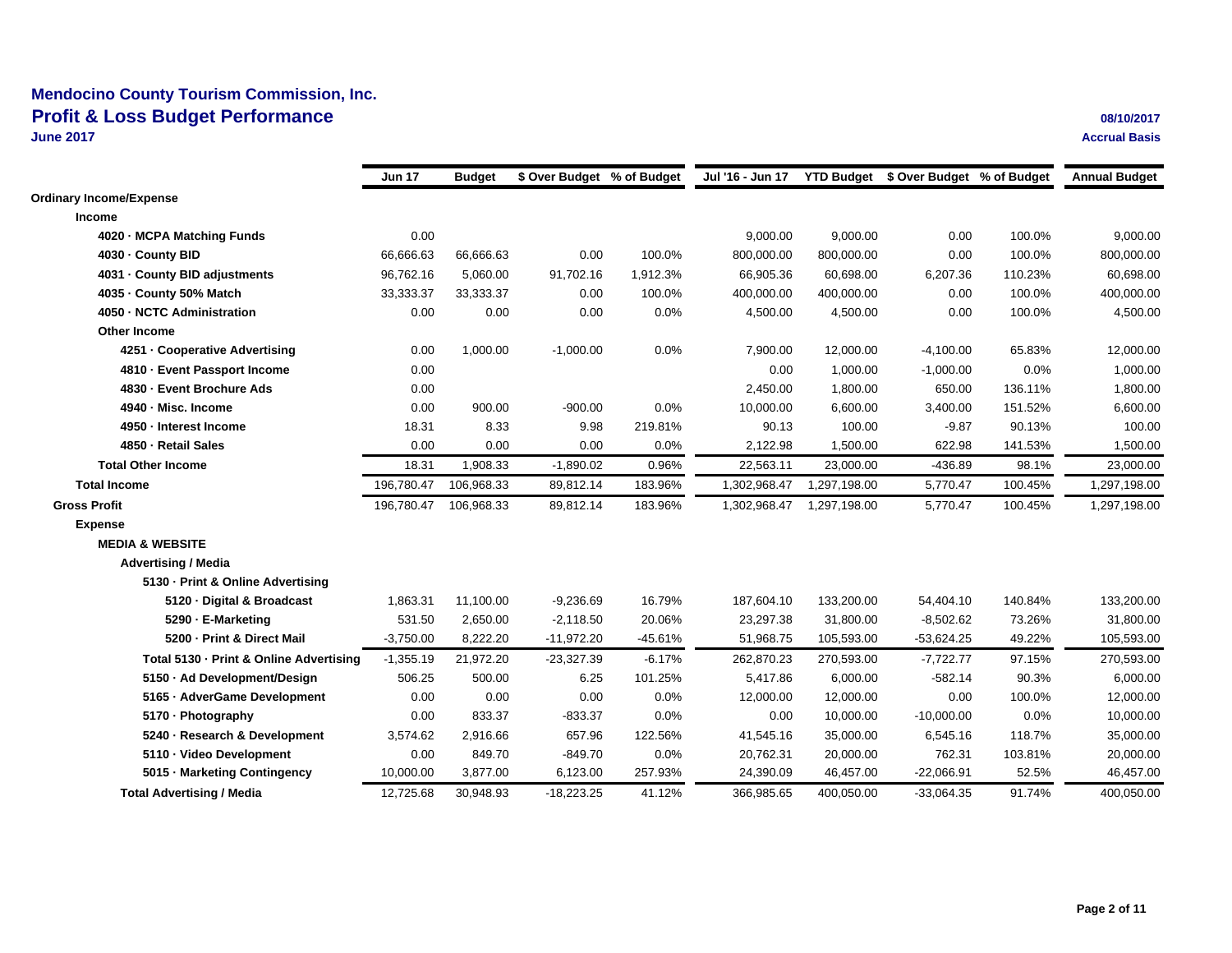|                                           | <b>Jun 17</b> | Budget    | \$ Over Budget % of Budget |         | Jul '16 - Jun 17 YTD Budget \$ Over Budget % of Budget |            |              |           | <b>Annual Budget</b> |
|-------------------------------------------|---------------|-----------|----------------------------|---------|--------------------------------------------------------|------------|--------------|-----------|----------------------|
|                                           |               |           |                            |         |                                                        |            |              |           |                      |
| <b>Marketing / Public Relations</b>       |               |           |                            |         |                                                        |            |              |           |                      |
| 5510 - Public Relations Contract          | 6,700.26      | 7,840.00  | $-1,139.74$                | 85.46%  | 102,933.59                                             | 109,000.00 | $-6,066.41$  | 94.43%    | 109,000.00           |
| 5520 · Marketing Agency Contract          | 4,000.00      | 14,286.00 | $-10,286.00$               | 28.0%   | 104,000.00                                             | 100,000.00 | 4,000.00     | 104.0%    | 100,000.00           |
| 5650 Marketing & Comm. Coordinator        | 5,000.00      | 5,000.00  | 0.00                       | 100.0%  | 60,000.00                                              | 60,000.00  | 0.00         | 100.0%    | 60,000.00            |
| 5530 - In-Market PR Stunts                | 0.00          | 416.67    | -416.67                    | 0.0%    | 1,770.25                                               | 5,000.00   | $-3,229.75$  | 35.41%    | 5,000.00             |
| 5560 - Media Events                       | 0.00          | 208.37    | $-208.37$                  | 0.0%    | 989.49                                                 | 2,500.00   | $-1,510.51$  | 39.58%    | 2,500.00             |
| 5610 - Travel -PR Related                 | 430.75        | 833.37    | -402.62                    | 51.69%  | 8,966.93                                               | 10,000.00  | $-1,033.07$  | 89.67%    | 10,000.00            |
| 5550 · Visiting Media FAM Expenses        | 272.37        | 833.37    | $-561.00$                  | 32.68%  | 11,258.21                                              | 10,000.00  | 1,258.21     | 112.58%   | 10,000.00            |
| <b>Total Marketing / Public Relations</b> | 16,403.38     | 29,417.78 | $-13,014.40$               | 55.76%  | 289,918.47                                             | 296,500.00 | $-6,581.53$  | 97.78%    | 296,500.00           |
| <b>Website Maint / Development</b>        |               |           |                            |         |                                                        |            |              |           |                      |
| 5710 - Interactive Media Coordinator      | 1,350.00      | 3,000.00  | $-1,650.00$                | 45.0%   | 23,235.00                                              | 36,000.00  | $-12,765.00$ | 64.54%    | 36,000.00            |
| 5730 - Interactive Marketing              | 1,000.00      | 1,000.00  | 0.00                       | 100.0%  | 1,247.29                                               | 12,000.00  | $-10,752.71$ | 10.39%    | 12,000.00            |
| 5750 · Development/ Maintenance           | 600.00        | 2,083.33  | $-1,483.33$                | 28.8%   | 11,342.67                                              | 25,000.00  | $-13,657.33$ | 45.37%    | 25,000.00            |
| <b>Total Website Maint / Development</b>  | 2,950.00      | 6,083.33  | $-3,133.33$                | 48.49%  | 35,824.96                                              | 73,000.00  | $-37,175.04$ | 49.08%    | 73,000.00            |
| Leisure / Group Sales                     |               |           |                            |         |                                                        |            |              |           |                      |
| 5810 - Promotion Items, Booth Develor     | 0.00          | 416.63    | -416.63                    | 0.0%    | 3,928.08                                               | 5,000.00   | -1,071.92    | 78.56%    | 5,000.00             |
| 5820 · Consumer & Trade Shows             | 0.00          | 0.00      | 0.00                       | 0.0%    | 13,122.09                                              | 12,000.00  | 1,122.09     | 109.35%   | 12,000.00            |
| 5840 - State Fair Exhibit                 | 1,000.00      | 416.63    | 583.37                     | 240.02% | 6,138.55                                               | 5,000.00   | 1,138.55     | 122.77%   | 5,000.00             |
| 5870 · Shipping - Travel Shows            | 11.89         | 250.00    | $-238.11$                  | 4.76%   | 995.83                                                 | 3,000.00   | $-2,004.17$  | 33.19%    | 3,000.00             |
| 5885 · Travel - Group FAMs                | 2,089.20      | 666.63    | 1,422.57                   | 313.4%  | 5,600.30                                               | 8,000.00   | $-2,399.70$  | 70.0%     | 8,000.00             |
| 5880 · Travel - Leisure/Group Sales       | 102.08        | 833.37    | $-731.29$                  | 12.25%  | 9,784.81                                               | 10,000.00  | $-215.19$    | 97.85%    | 10,000.00            |
| 5890 - Misc. Sales Opportunities          | 0.00          | 166.63    | $-166.63$                  | 0.0%    | 807.64                                                 | 2,000.00   | $-1,192.36$  | 40.38%    | 2,000.00             |
| <b>Total Leisure / Group Sales</b>        | 3,203.17      | 2,749.89  | 453.28                     | 116.48% | 40,377.30                                              | 45,000.00  | $-4,622.70$  | 89.73%    | 45,000.00            |
| <b>Total MEDIA &amp; WEBSITE</b>          | 35,282.23     | 69,199.93 | $-33,917.70$               | 50.99%  | 733,106.38                                             | 814,550.00 | -81,443.62   | 90.0%     | 814,550.00           |
| <b>VISITOR SVS / PARTNERSHIPS</b>         |               |           |                            |         |                                                        |            |              |           |                      |
| <b>Visitor Services</b>                   |               |           |                            |         |                                                        |            |              |           |                      |
| 6220 - Event & Festival Guides            | 0.00          | 1,000.00  | $-1,000.00$                | 0.0%    | 12,420.09                                              | 16,000.00  | $-3,579.91$  | 77.63%    | 16,000.00            |
| 6040 - In-County Guides                   | 0.00          | 1,250.00  | $-1,250.00$                | 0.0%    | 20,116.90                                              | 15,000.00  | 5,116.90     | 134.11%   | 15,000.00            |
| 6210 - Event Partnership Funding          | 2,500.00      | 5,500.00  | $-3,000.00$                | 45.46%  | 19,433.94                                              | 25,000.00  | $-5,566.06$  | 77.74%    | 25,000.00            |
| 6530 - Incentives & Sponsorships          | 1,200.00      | 1,250.00  | $-50.00$                   | 96.0%   | 25,664.03                                              | 25,000.00  | 664.03       | 102.66%   | 25,000.00            |
| 6170 · Signage - Gateway, Kiosks          | 0.00          | 666.63    | $-666.63$                  | 0.0%    | $-5,513.63$                                            | 8,000.00   | $-13,513.63$ | $-68.92%$ | 8,000.00             |
| 6190 - Visitor Center/ Info Support       | 0.00          | 500.00    | $-500.00$                  | 0.0%    | 6,145.00                                               | 6,000.00   | 145.00       | 102.42%   | 6,000.00             |
| <b>Retail Store</b>                       | 24.95         | 833.34    | $-808.39$                  | 2.99%   | 985.88                                                 | 10,000.00  | -9,014.12    | 9.86%     | 10,000.00            |
| <b>Total Visitor Services</b>             | 3,724.95      | 10,999.97 | $-7,275.02$                | 33.86%  | 79,252.21                                              | 105,000.00 | -25,747.79   | 75.48%    | 105,000.00           |
|                                           |               |           |                            |         |                                                        |            |              |           |                      |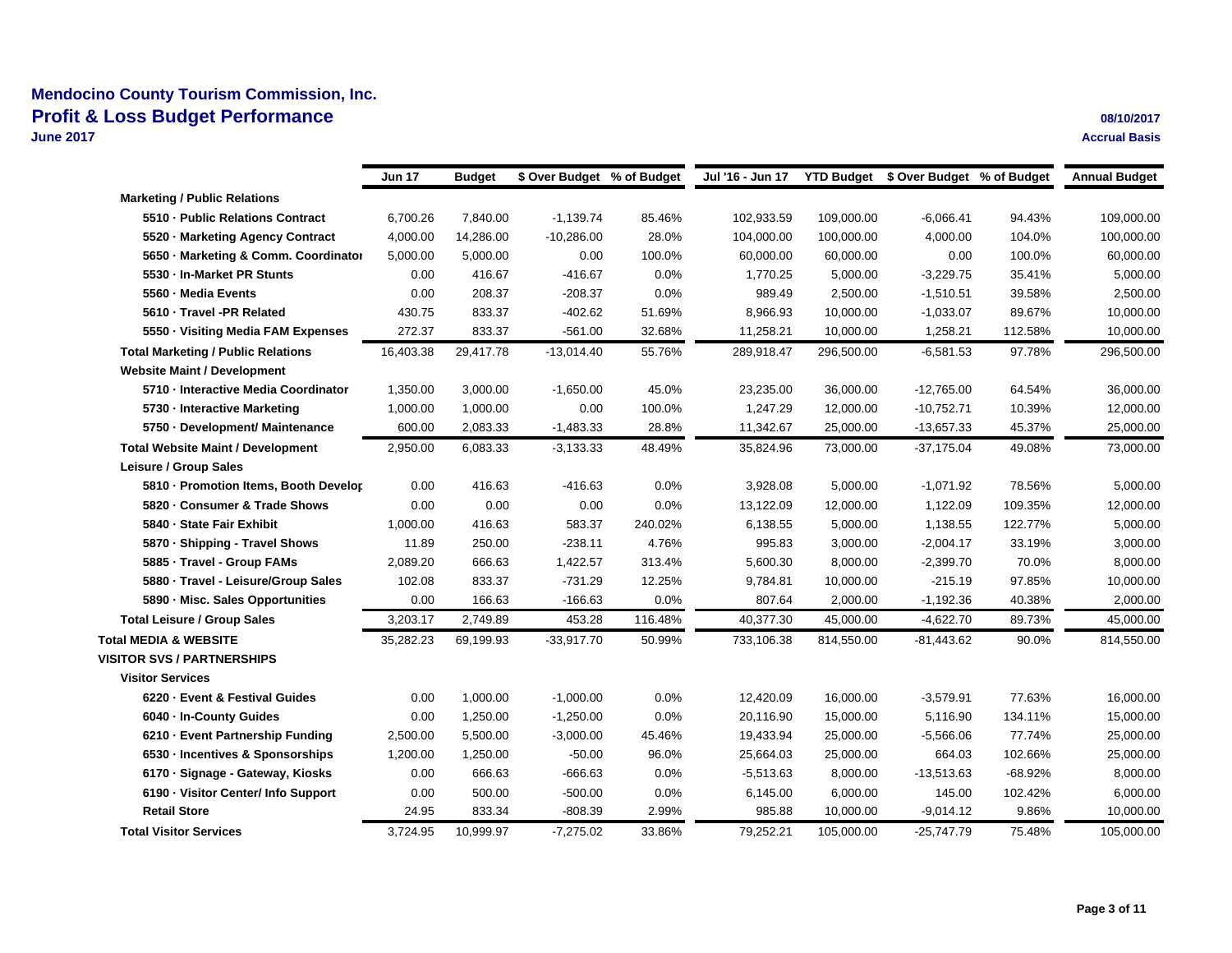|                                         | <b>Jun 17</b> | <b>Budget</b> | \$ Over Budget % of Budget |         | Jul '16 - Jun 17 |            | YTD Budget \$ Over Budget % of Budget |         | <b>Annual Budget</b> |
|-----------------------------------------|---------------|---------------|----------------------------|---------|------------------|------------|---------------------------------------|---------|----------------------|
| <b>Partnerships</b>                     |               |               |                            |         |                  |            |                                       |         |                      |
| 6550 - Conferences & Seminars           | 126.26        | 360.00        | $-233.74$                  | 35.07%  | 6,246.89         | 5,000.00   | 1,246.89                              | 124.94% | 5,000.00             |
| 6620 - In-County Relations              | 129.56        | 83.37         | 46.19                      | 155.4%  | 1,347.83         | 1,000.00   | 347.83                                | 134.78% | 1,000.00             |
| 6520 · Memberships                      | 1,416.00      | 290.00        | 1,126.00                   | 488.28% | 7,969.48         | 7,000.00   | 969.48                                | 113.85% | 7,000.00             |
| 6510 - North Coast Tourism Council      | 0.00          | 0.00          | 0.00                       | 0.0%    | 5,000.00         | 4,500.00   | 500.00                                | 111.11% | 4,500.00             |
| <b>Total Partnerships</b>               | 1,671.82      | 733.37        | 938.45                     | 227.96% | 20,564.20        | 17,500.00  | 3,064.20                              | 117.51% | 17,500.00            |
| <b>Total VISITOR SVS / PARTNERSHIPS</b> | 5,396.77      | 11,733.34     | $-6,336.57$                | 46.0%   | 99,816.41        | 122,500.00 | $-22,683.59$                          | 81.48%  | 122,500.00           |
| <b>ADMIN EXPENSES</b>                   |               |               |                            |         |                  |            |                                       |         |                      |
| <b>Occupancy Costs</b>                  |               |               |                            |         |                  |            |                                       |         |                      |
| 7250 - Rent                             | 1,950.00      | 1,850.00      | 100.00                     | 105.41% | 22,300.00        | 22,100.00  | 200.00                                | 100.91% | 22,100.00            |
| 7120 - Insurance                        | 87.00         |               |                            |         | 1,767.08         | 3,000.00   | $-1,232.92$                           | 58.9%   | 3,000.00             |
| 7260 - Repairs & Maintenance            | 691.00        | 500.00        | 191.00                     | 138.2%  | 3,217.60         | 5,000.00   | $-1,782.40$                           | 64.35%  | 5,000.00             |
| 7270 - Taxes                            | 0.00          |               |                            |         | 72.25            | 75.00      | $-2.75$                               | 96.33%  | 75.00                |
| 7310 - Telecommunication                | 435.99        | 500.00        | $-64.01$                   | 87.2%   | 8,072.66         | 8,150.00   | $-77.34$                              | 99.05%  | 8,150.00             |
| 7350 - Utilities                        | 595.38        | 675.00        | $-79.62$                   | 88.2%   | 8,088.71         | 8,100.00   | $-11.29$                              | 99.86%  | 8,100.00             |
| <b>Total Occupancy Costs</b>            | 3,759.37      | 3,525.00      | 234.37                     | 106.65% | 43,518.30        | 46,425.00  | $-2,906.70$                           | 93.74%  | 46,425.00            |
| <b>General Admin</b>                    |               |               |                            |         |                  |            |                                       |         |                      |
| 7010 - Accounting                       | 1,235.00      | 620.00        | 615.00                     | 199.19% | 18,815.75        | 18,300.00  | 515.75                                | 102.82% | 18,300.00            |
| 7060 · Bank Fees                        | $-0.21$       | 10.00         | $-10.21$                   | $-2.1%$ | 235.35           | 370.00     | $-134.65$                             | 63.61%  | 370.00               |
| 5250 - Board Development                | 2,802.75      | 3,500.00      | $-697.25$                  | 80.08%  | 3,268.86         | 3,500.00   | $-231.14$                             | 93.4%   | 3,500.00             |
| 7090 - Copying & Printing               | 164.43        | 200.00        | $-35.57$                   | 82.22%  | 3,463.89         | 3,500.00   | $-36.11$                              | 98.97%  | 3,500.00             |
| 7030 - Legal Fees                       | 500.00        | 417.00        | 83.00                      | 119.9%  | 4,717.50         | 4,000.00   | 717.50                                | 117.94% | 4,000.00             |
| 7140 - Licenses & Permits               | 0.00          | 0.00          | 0.00                       | 0.0%    | 82.00            | 95.00      | $-13.00$                              | 86.32%  | 95.00                |
| 7150 · Meeting Expenses                 | 388.06        | 100.00        | 288.06                     | 388.06% | 4,795.25         | 4,600.00   | 195.25                                | 104.25% | 4,600.00             |
| 7200 - Office Expense                   | 628.46        | 1,500.00      | $-871.54$                  | 41.9%   | 12,268.48        | 15.000.00  | $-2,731.52$                           | 81.79%  | 15,000.00            |
| 7210 · Postage & Shipping               | 654.88        | 475.00        | 179.88                     | 137.87% | 21,137.96        | 19,952.00  | 1,185.96                              | 105.94% | 19,952.00            |
| 7280 · Travel Expenses                  | 1,365.81      | 1,130.00      | 235.81                     | 120.87% | 10,248.79        | 13,450.00  | $-3,201.21$                           | 76.2%   | 13,450.00            |
| <b>Total General Admin</b>              | 7,739.18      | 7,952.00      | $-212.82$                  | 97.32%  | 79,033.83        | 82,767.00  | $-3,733.17$                           | 95.49%  | 82,767.00            |
| <b>Total ADMIN EXPENSES</b>             | 11,498.55     | 11,477.00     | 21.55                      | 100.19% | 122,552.13       | 129,192.00 | $-6,639.87$                           | 94.86%  | 129,192.00           |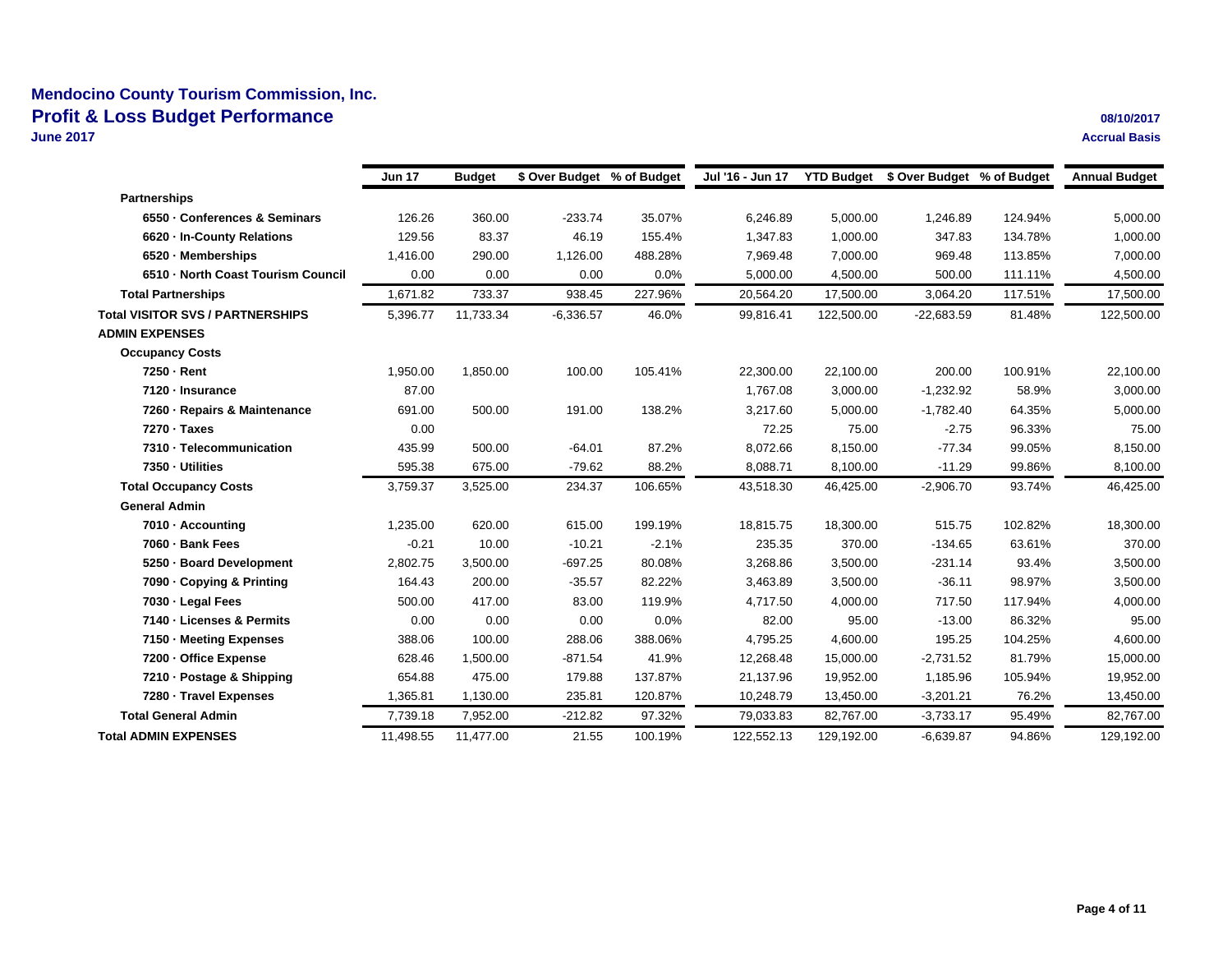|                                    | <b>Jun 17</b> | <b>Budget</b> | \$ Over Budget % of Budget |            | Jul '16 - Jun 17 |               | YTD Budget \$ Over Budget % of Budget |           | <b>Annual Budget</b> |
|------------------------------------|---------------|---------------|----------------------------|------------|------------------|---------------|---------------------------------------|-----------|----------------------|
| Personnel                          |               |               |                            |            |                  |               |                                       |           |                      |
| 8510 · Salaries & Wages            | 15,427.71     | 23,125.00     | $-7,697.29$                | 66.71%     | 204,422.85       | 277,500.00    | $-73,077.15$                          | 73.67%    | 277,500.00           |
| 8520 - Paid Time Off               | $-18.74$      |               |                            |            | 5,232.63         |               |                                       |           |                      |
| 8530 - Payroll Taxes               | 1,149.91      | 2,823.00      | $-1,673.09$                | 40.73%     | 24,248.15        | 29,246.00     | $-4,997.85$                           | 82.91%    | 29,246.00            |
| 8540 · Payroll Processing Fees     | 14.00         | 18.00         | $-4.00$                    | 77.78%     | 724.25           | 754.00        | $-29.75$                              | 96.05%    | 754.00               |
| 8550 · Workers Comp                | 0.00          | 168.00        | $-168.00$                  | 0.0%       | 1,998.00         | 2,975.00      | $-977.00$                             | 67.16%    | 2,975.00             |
| 8570 - Health Insurance            | 2,400.00      | 1,767.00      | 633.00                     | 135.82%    | 18,988.20        | 20,880.00     | $-1,891.80$                           | 90.94%    | 20,880.00            |
| 8580 - Other Employee Benefits     | 0.00          | 0.00          | 0.00                       | 0.0%       | 0.00             | 3,300.00      | $-3,300.00$                           | 0.0%      | 3,300.00             |
| 8590 - Contract Work               | 4,420.00      | 4,200.00      | 220.00                     | 105.24%    | 27,430.00        | 27,900.00     | $-470.00$                             | 98.32%    | 27,900.00            |
| 7415 - Employee Recruitment        | 3,378.90      | 0.00          | 3,378.90                   | 100.0%     | 25,767.70        | 23,334.00     | 2,433.70                              | 110.43%   | 23,334.00            |
| <b>Total Personnel</b>             | 26,771.78     | 32,101.00     | $-5,329.22$                | 83.4%      | 308,811.78       | 385,889.00    | $-77.077.22$                          | 80.03%    | 385,889.00           |
| <b>Total Expense</b>               | 78,949.33     | 124,511.27    | $-45,561.94$               | 63.41%     | 1,264,286.70     | 1,452,131.00  | -187,844.30                           | 87.06%    | 1,452,131.00         |
| <b>Net Ordinary Income</b>         | 117,831.14    | $-17,542.94$  | 135,374.08                 | $-671.67%$ | 38,681.77        | $-154,933.00$ | 193,614.77                            | $-24.97%$ | $-154,933.00$        |
| <b>Other Income/Expense</b>        |               |               |                            |            |                  |               |                                       |           |                      |
| <b>Other Income</b>                |               |               |                            |            |                  |               |                                       |           |                      |
| 4990 - Previous Year Carryover     | 0.00          | 154.933.00    | $-154,933.00$              | 0.0%       | 0.00             | 154,933.00    | $-154,933.00$                         | 0.0%      | 154,933.00           |
| 4999 · Reserve/Contingency         | 0.00          | 130,344.00    | $-130,344.00$              | 0.0%       | 0.00             | 130,344.00    | $-130,344.00$                         | 0.0%      | 130,344.00           |
| <b>Total Other Income</b>          | 0.00          | 285,277.00    | $-285,277.00$              | 0.0%       | 0.00             | 285,277.00    | $-285,277.00$                         | 0.0%      | 285,277.00           |
| <b>Other Expense</b>               |               |               |                            |            |                  |               |                                       |           |                      |
| 9870 - Reserve/Contingency Expense | 0.00          | 130,344.00    | $-130,344.00$              | 0.0%       | 0.00             | 130,344.00    | $-130,344.00$                         | 0.0%      | 130,344.00           |
| <b>Total Other Expense</b>         | 0.00          | 130,344.00    | $-130,344.00$              | 0.0%       | 0.00             | 130,344.00    | $-130,344.00$                         | 0.0%      | 130,344.00           |
| <b>Net Other Income</b>            | 0.00          | 154,933.00    | $-154,933.00$              | 0.0%       | 0.00             | 154,933.00    | -154,933.00                           | 0.0%      | 154,933.00           |
| <b>Net Income</b>                  | 117.831.14    | 137.390.06    | $-19.558.92$               | 85.76%     | 38.681.77        | 0.00          | 38.681.77                             | 100.0%    | 0.00                 |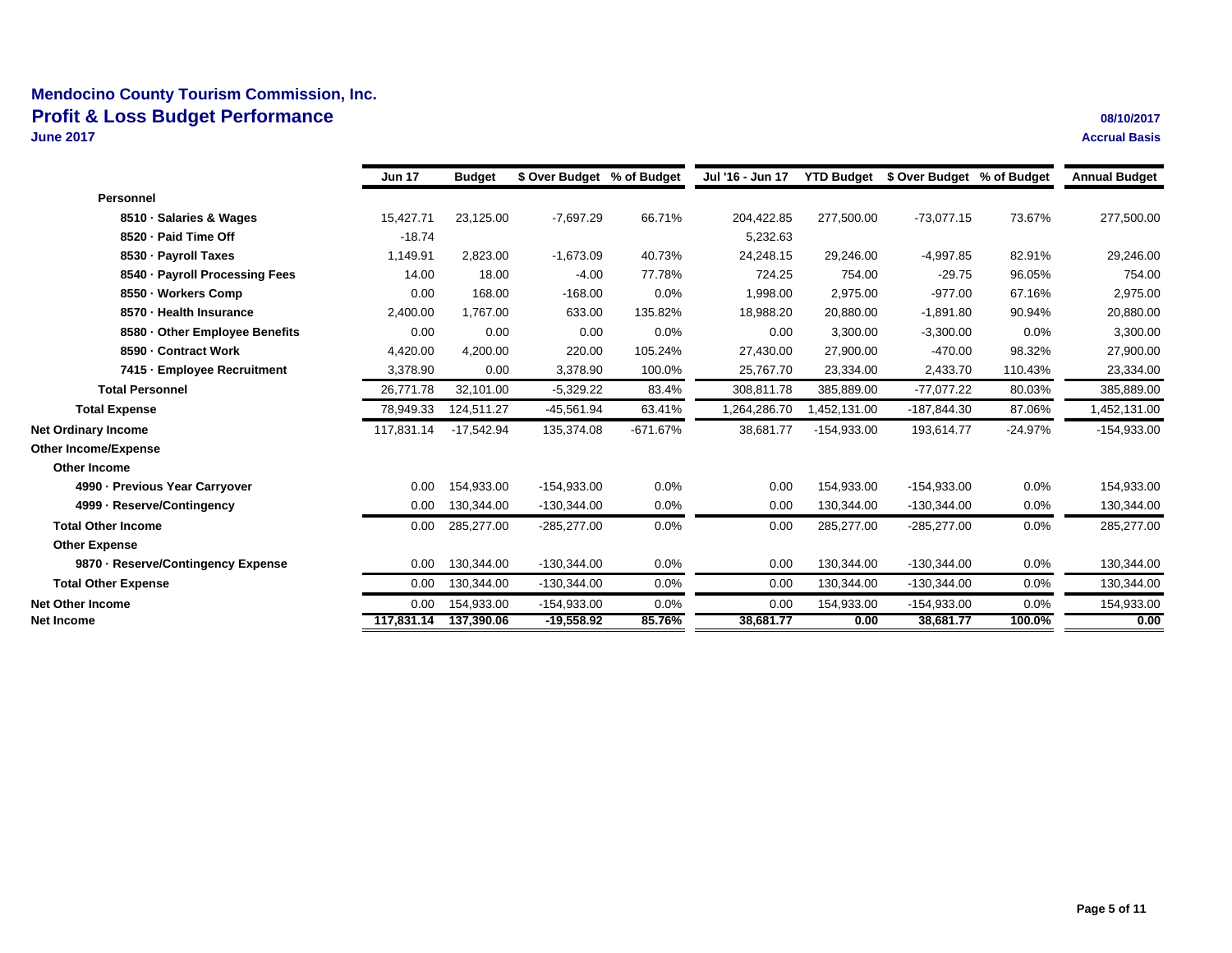# **Mendocino County Tourism Commission, Inc. Balance Sheet Prev Year Comparison 1989 102017** 08/10/2017

**As of June 30, 2017 Accrual Basis**

|                                    | Jun 30, 17   | Jun 30, 16   | \$ Change   | % Change   |
|------------------------------------|--------------|--------------|-------------|------------|
| <b>ASSETS</b>                      |              |              |             |            |
| <b>Current Assets</b>              |              |              |             |            |
| <b>Checking/Savings</b>            |              |              |             |            |
| 1015 MLCU Checking                 | 240,872.52   | 239,335.05   | 1.537.47    | 0.64%      |
| 1020 - MLCU Savings                | 130,459.35   | 100,042.81   | 30,416.54   | 30.4%      |
| 1025 MLCU Savings #2               | 0.00         | 9.86         | $-9.86$     | $-100.0%$  |
| 1010 Savings Bank checking         | 0.00         | 81.86        | $-81.86$    | $-100.0%$  |
| 1030 Cash drawer                   | 100.00       | 100.00       | 0.00        | $0.0\%$    |
| <b>Total Checking/Savings</b>      | 371,431.87   | 339,569.58   | 31,862.29   | 9.38%      |
| <b>Accounts Receivable</b>         |              |              |             |            |
| 1100 - Accounts Receivable         | 268,603.83   | 264,074.28   | 4,529.55    | 1.72%      |
| <b>Total Accounts Receivable</b>   | 268,603.83   | 264,074.28   | 4,529.55    | 1.72%      |
| <b>Other Current Assets</b>        |              |              |             |            |
| 1230 - Prepaid Expenses            | 14,432.03    | 12,027.00    | 2,405.03    | 20.0%      |
| 1250 - Refundable Deposits         | 2,350.00     | 2,350.00     | 0.00        | 0.0%       |
| <b>Total Other Current Assets</b>  | 16,782.03    | 14,377.00    | 2,405.03    | 16.73%     |
| <b>Total Current Assets</b>        | 656,817.73   | 618,020.86   | 38,796.87   | 6.28%      |
| <b>Fixed Assets</b>                |              |              |             |            |
| 1510 - Furniture and Equipment     | 46,385.00    | 46,385.00    | 0.00        | 0.0%       |
| 1600 - Accumulated Depreciation    | $-46,385.00$ | $-46,385.00$ | 0.00        | 0.0%       |
| <b>Total Fixed Assets</b>          | 0.00         | 0.00         | 0.00        | $0.0\%$    |
| <b>Other Assets</b>                |              |              |             |            |
| 1700 Website Development           | 70,000.00    | 70,000.00    | 0.00        | $0.0\%$    |
| 1750 Accumulated Amortization      | $-70,000.00$ | $-70,000.00$ | 0.00        | 0.0%       |
| <b>Total Other Assets</b>          | 0.00         | 0.00         | 0.00        | 0.0%       |
| <b>TOTAL ASSETS</b>                | 656,817.73   | 618,020.86   | 38,796.87   | 6.28%      |
| <b>LIABILITIES &amp; EQUITY</b>    |              |              |             |            |
| Liabilities                        |              |              |             |            |
| <b>Current Liabilities</b>         |              |              |             |            |
| <b>Accounts Payable</b>            |              |              |             |            |
| 2000 - Accounts Payable            | 33,721.72    | 26,547.18    | 7,174.54    | 27.03%     |
| <b>Total Accounts Payable</b>      | 33,721.72    | 26,547.18    | 7,174.54    | 27.03%     |
| <b>Other Current Liabilities</b>   |              |              |             |            |
| <b>Payroll Liabilities</b>         |              |              |             |            |
| 2210 - Federal Payroll Tax Payable | 0.00         | 4,382.90     | $-4,382.90$ | $-100.0\%$ |
| 2220 - State Payroll Tax Payable   | 0.00         | 767.41       | $-767.41$   | $-100.0%$  |
| 2230 - SUI & ETT Payable           | 399.00       | 294.61       | 104.39      | 35.43%     |
| 2240 - FUTA Payable                | 42.00        | 28.51        | 13.49       | 47.32%     |
| 2270 - Accrued Payroll             | 8,650.17     | 7,652.99     | 997.18      | 13.03%     |
| 2275 - Accrued PTO                 | 440.48       | 4,123.17     | $-3,682.69$ | -89.32%    |
| 2280 - Health Insurance Payable    | 800.00       | 0.00         | 800.00      | 100.0%     |
| <b>Total Payroll Liabilities</b>   | 10,331.65    | 17,249.59    | $-6,917.94$ | $-40.11%$  |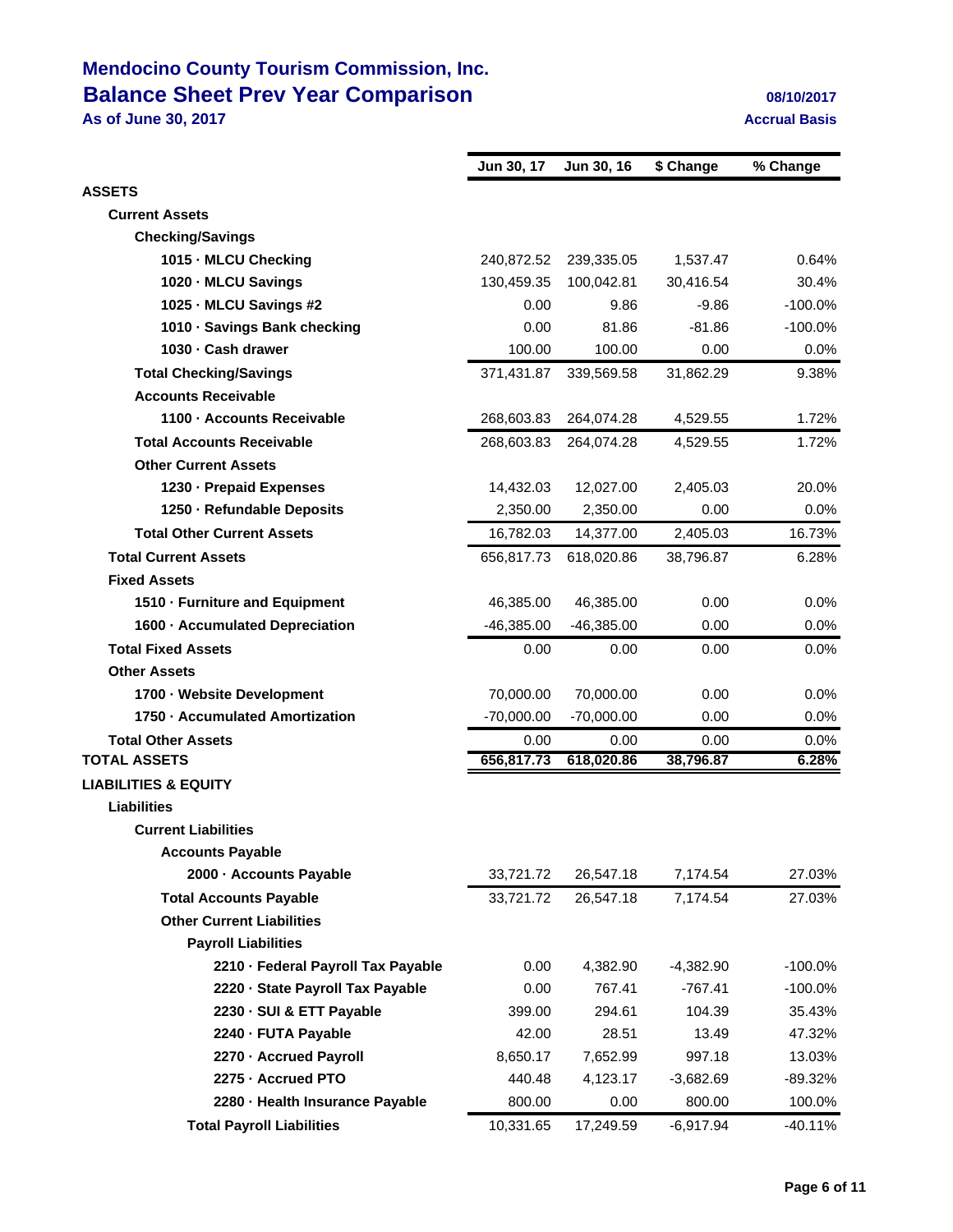## **Mendocino County Tourism Commission, Inc. Balance Sheet Prev Year Comparison 1989 102017** 08/10/2017 **As of June 30, 2017 Accrual Basis**

|                                        | <b>Jun 30, 17</b> | Jun 30, 16 | \$ Change   | % Change  |
|----------------------------------------|-------------------|------------|-------------|-----------|
| 2800 Sales Tx Payable                  | 173.00            | 314.50     | $-141.50$   | $-44.99%$ |
| <b>Total Other Current Liabilities</b> | 10.504.65         | 17.564.09  | $-7.059.44$ | $-40.19%$ |
| <b>Total Current Liabilities</b>       | 44.226.37         | 44.111.27  | 115.10      | 0.26%     |
| <b>Total Liabilities</b>               | 44.226.37         | 44.111.27  | 115.10      | 0.26%     |
| Equity                                 |                   |            |             |           |
| 3100 Contingency-Unrestricted          | 130.344.00        | 130.344.00 | 0.00        | $0.0\%$   |
| 3900 Unrestricted Net Assets (RE)      | 443,565.59        | 127.474.52 | 316.091.07  | 247.96%   |
| <b>Net Income</b>                      | 38.681.77         | 316.091.07 | -277,409.30 | $-87.76%$ |
| <b>Total Equity</b>                    | 612.591.36        | 573.909.59 | 38.681.77   | 6.74%     |
| <b>TOTAL LIABILITIES &amp; EQUITY</b>  | 656,817.73        | 618,020.86 | 38,796.87   | 6.28%     |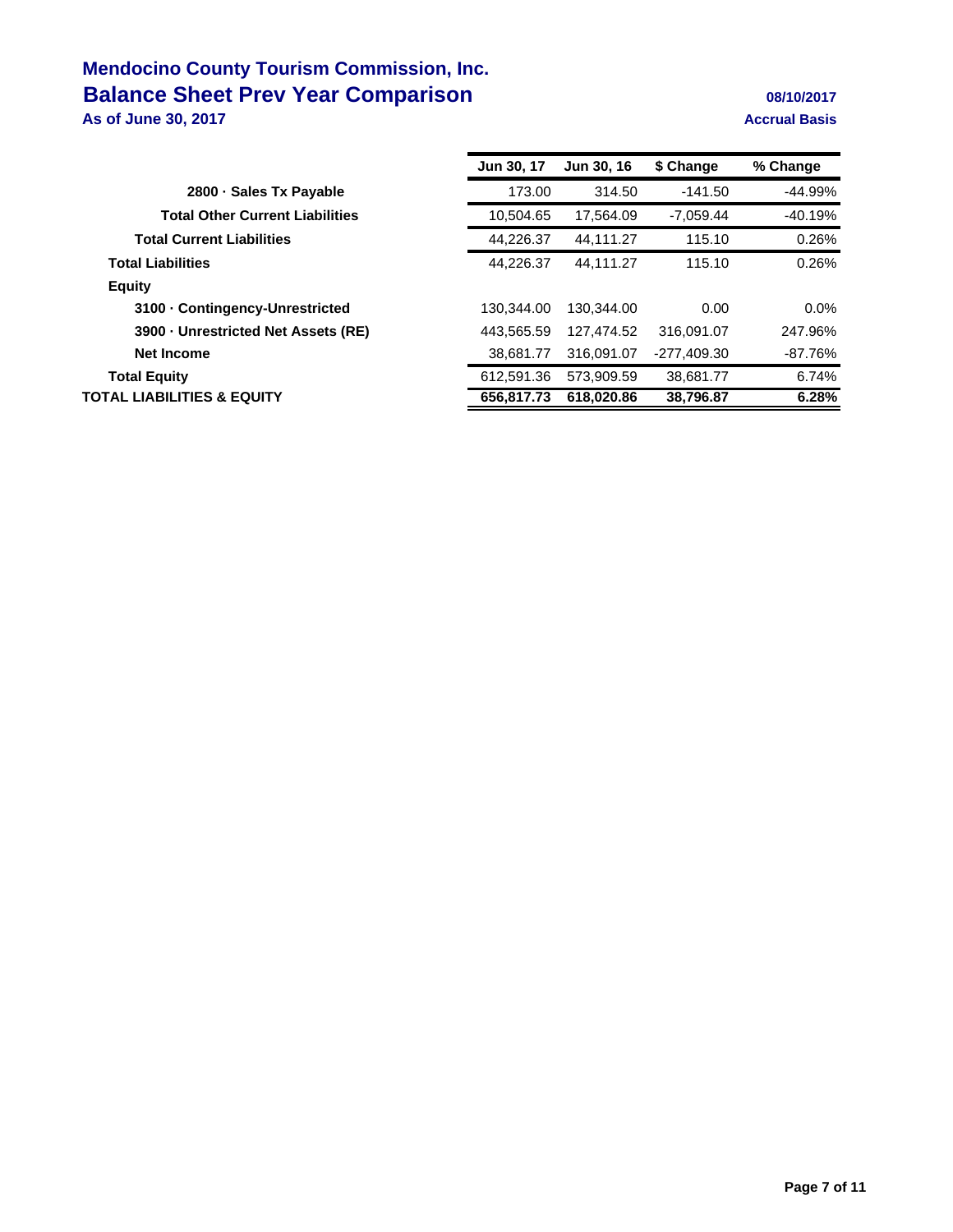## **Mendocino County Tourism Commission, Inc. Profit & Loss Prev Year Comparison 1987 102017 08/10/2017**

|                                         | Jul '16 - Jun 17 | Jul '15 - Jun 16 | \$ Change     | % Change   |
|-----------------------------------------|------------------|------------------|---------------|------------|
| <b>Ordinary Income/Expense</b>          |                  |                  |               |            |
| <b>Income</b>                           |                  |                  |               |            |
| 4010 - MCLA BID Assessment              | 0.00             | 427,600.00       | $-427,600.00$ | $-100.0%$  |
| 4020 - MCPA Matching Funds              | 9,000.00         | 186,875.00       | -177,875.00   | $-95.18%$  |
| 4030 - County BID                       | 800,000.00       | 433,087.51       | 366,912.49    | 84.72%     |
| 4031 - County BID adjustments           | 66,905.36        | 0.00             | 66,905.36     | 100.0%     |
| 4035 - County 50% Match                 | 400,000.00       | 236,875.74       | 163,124.26    | 68.87%     |
| 4050 - NCTC Administration              | 4,500.00         | 9,000.00         | $-4,500.00$   | $-50.0%$   |
| <b>Trade Shows</b>                      |                  |                  |               |            |
| 4530 Bay Area Show                      | 0.00             | 150.00           | $-150.00$     | $-100.0%$  |
| <b>Total Trade Shows</b>                | 0.00             | 150.00           | $-150.00$     | $-100.0%$  |
| <b>Other Income</b>                     |                  |                  |               |            |
| 4251 Cooperative Advertising            | 7,900.00         | 0.00             | 7,900.00      | 100.0%     |
| 4120 Calendar Ad Income                 | 0.00             | 2.100.00         | $-2,100.00$   | $-100.0%$  |
| 4810 Event Passport Income              | 0.00             | 2,300.00         | $-2,300.00$   | $-100.0%$  |
| 4830 - Event Brochure Ads               | 2,450.00         | 2,900.00         | $-450.00$     | $-15.52%$  |
| 4940 - Misc. Income                     | 10,000.00        | 10,000.00        | 0.00          | 0.0%       |
| 4950 - Interest Income                  | 90.13            | 67.90            | 22.23         | 32.74%     |
| 4850 - Retail Sales                     | 2,122.98         | 3,900.97         | $-1,777.99$   | $-45.58%$  |
| <b>Total Other Income</b>               | 22,563.11        | 21,268.87        | 1,294.24      | 6.09%      |
| <b>Total Income</b>                     | 1,302,968.47     | 1,314,857.12     | $-11,888.65$  | $-0.9%$    |
| <b>Gross Profit</b>                     | 1,302,968.47     | 1,314,857.12     | $-11,888.65$  | $-0.9%$    |
| <b>Expense</b>                          |                  |                  |               |            |
| <b>MEDIA &amp; WEBSITE</b>              |                  |                  |               |            |
| <b>Advertising / Media</b>              |                  |                  |               |            |
| 5010 - Media Plan Management            | 0.00             | 210,721.03       | $-210,721.03$ | $-100.0%$  |
| 5130 - Print & Online Advertising       |                  |                  |               |            |
| 5120 Digital & Broadcast                | 187,604.10       | 0.00             | 187,604.10    | 100.0%     |
| 5290 E-Marketing                        | 23,297.38        | 5,194.04         | 18,103.34     | 348.54%    |
| 5200 - Print & Direct Mail              | 51,968.75        | 924.49           | 51,044.26     | 5,521.34%  |
| Total 5130 - Print & Online Advertising | 262,870.23       | 6,118.53         | 256,751.70    | 4,196.3%   |
| 5150 - Ad Development/Design            | 5,417.86         | 2,790.09         | 2,627.77      | 94.18%     |
| 5165 - AdverGame Development            | 12,000.00        | 0.00             | 12,000.00     | 100.0%     |
| 5030 Co-op Advertising                  | 0.00             | 13,371.26        | $-13,371.26$  | $-100.0%$  |
| 5170 Photography                        | 0.00             | 2,937.01         | $-2,937.01$   | $-100.0%$  |
| 5240 - Research & Development           | 41,545.16        | 10,265.13        | 31,280.03     | 304.72%    |
| 5110 Video Development                  | 20,762.31        | 59.95            | 20,702.36     | 34,532.71% |
| 5015 - Marketing Contingency            | 24,390.09        | 0.00             | 24,390.09     | 100.0%     |
| <b>Total Advertising / Media</b>        | 366,985.65       | 246,263.00       | 120,722.65    | 49.02%     |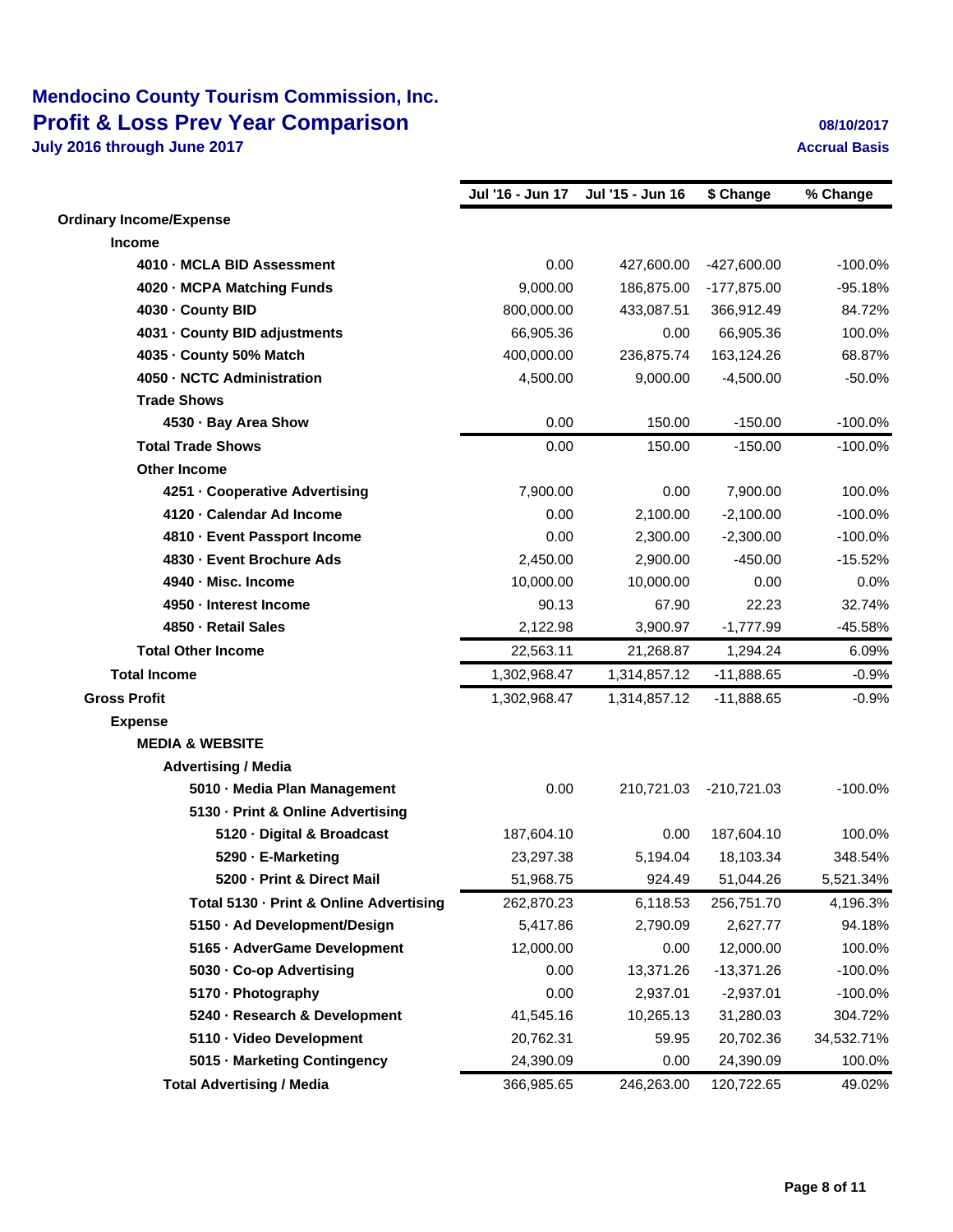## **Mendocino County Tourism Commission, Inc. Profit & Loss Prev Year Comparison 1987 102017 08/10/2017**

|                                           | Jul '16 - Jun 17 | Jul '15 - Jun 16 | \$ Change    | % Change   |
|-------------------------------------------|------------------|------------------|--------------|------------|
| <b>Marketing / Public Relations</b>       |                  |                  |              |            |
| 5510 Public Relations Contract            | 102,933.59       | 100,338.00       | 2,595.59     | 2.59%      |
| 5520 Marketing Agency Contract            | 104,000.00       | 0.00             | 104,000.00   | 100.0%     |
| 5650 Marketing & Comm. Coordinator        | 60,000.00        | 54,000.00        | 6,000.00     | 11.11%     |
| 5530 In-Market PR Stunts                  | 1,770.25         | 7,509.89         | $-5,739.64$  | $-76.43%$  |
| 5660 Clipping Service                     | 0.00             | 6,416.43         | $-6,416.43$  | $-100.0%$  |
| 5560 Media Events                         | 989.49           | 0.00             | 989.49       | 100.0%     |
| 5570 Taste of Mendocino                   | 0.00             | 5,000.00         | $-5,000.00$  | $-100.0%$  |
| 5610 Travel -PR Related                   | 8,966.93         | 10,613.48        | $-1,646.55$  | $-15.51%$  |
| 5550 Visiting Media FAM Expenses          | 11,258.21        | 14,694.31        | $-3,436.10$  | $-23.38%$  |
| <b>Total Marketing / Public Relations</b> | 289,918.47       | 198,572.11       | 91,346.36    | 46.0%      |
| <b>Website Maint / Development</b>        |                  |                  |              |            |
| 5710 Interactive Media Coordinator        | 23,235.00        | 23,500.00        | $-265.00$    | $-1.13%$   |
| 5730 Interactive Marketing                | 1,247.29         | 5,072.76         | $-3,825.47$  | $-75.41%$  |
| 5750 Development/ Maintenance             | 11,342.67        | 35,306.64        | $-23,963.97$ | $-67.87%$  |
| <b>Total Website Maint / Development</b>  | 35,824.96        | 63.879.40        | $-28,054.44$ | -43.92%    |
| Leisure / Group Sales                     |                  |                  |              |            |
| 5810 - Promotion Items, Booth Develop     | 3,928.08         | 15,340.06        | $-11,411.98$ | $-74.39%$  |
| 5820 Consumer & Trade Shows               | 13,122.09        | 17,821.95        | $-4,699.86$  | $-26.37%$  |
| 5840 State Fair Exhibit                   | 6,138.55         | 5,513.25         | 625.30       | 11.34%     |
| 5870 Shipping - Travel Shows              | 995.83           | 2,445.75         | $-1,449.92$  | $-59.28%$  |
| 5885 Travel - Group FAMs                  | 5,600.30         | 0.00             | 5,600.30     | 100.0%     |
| 5880 Travel - Leisure/Group Sales         | 9,784.81         | 8,558.58         | 1,226.23     | 14.33%     |
| 5890 - Misc. Sales Opportunities          | 807.64           | 3,931.62         | $-3,123.98$  | -79.46%    |
| <b>Total Leisure / Group Sales</b>        | 40,377.30        | 53,611.21        | $-13,233.91$ | $-24.69%$  |
| <b>Total MEDIA &amp; WEBSITE</b>          | 733,106.38       | 562,325.72       | 170,780.66   | 30.37%     |
| <b>VISITOR SVS / PARTNERSHIPS</b>         |                  |                  |              |            |
| <b>Visitor Services</b>                   |                  |                  |              |            |
| 6220 Event & Festival Guides              | 12,420.09        | 13,879.34        | $-1,459.25$  | $-10.51%$  |
| 6040 - In-County Guides                   | 20,116.90        | 5,312.68         | 14,804.22    | 278.66%    |
| 6210 · Event Partnership Funding          | 19,433.94        | 5,688.99         | 13,744.95    | 241.61%    |
| 6530 - Incentives & Sponsorships          | 25,664.03        | 7,200.00         | 18,464.03    | 256.45%    |
| 6010 Visitor Guide & Distribution         | 0.00             | 39,261.40        | $-39,261.40$ | $-100.0\%$ |
| 6170 · Signage - Gateway, Kiosks          | $-5,513.63$      | 7,345.51         | $-12,859.14$ | -175.06%   |
| 6190 Visitor Center/ Info Support         | 6,145.00         | 6,382.50         | $-237.50$    | $-3.72%$   |
| <b>Retail Store</b>                       | 985.88           | 10,822.36        | $-9,836.48$  | -90.89%    |
| <b>Total Visitor Services</b>             | 79,252.21        | 95,892.78        | $-16,640.57$ | $-17.35%$  |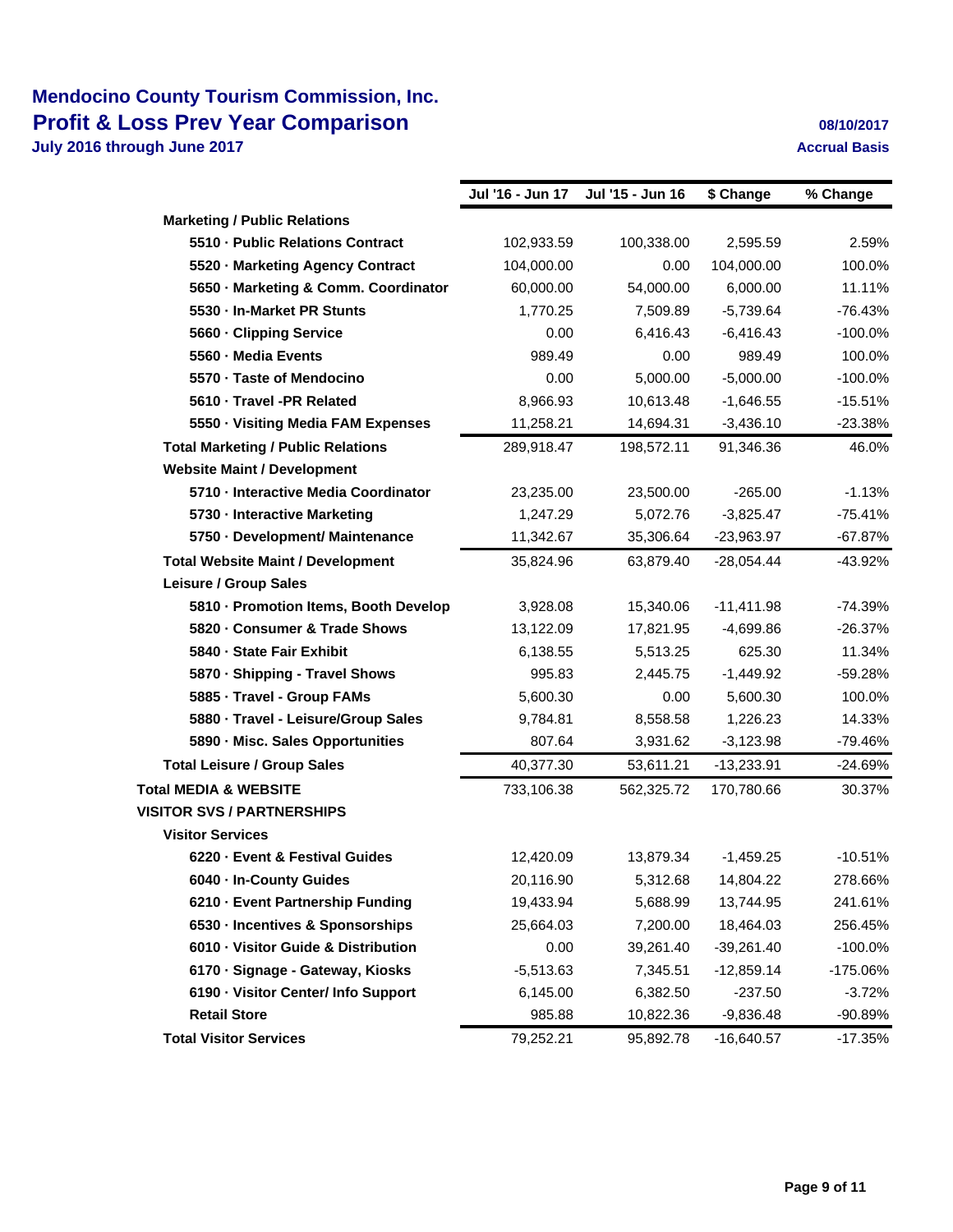## **Mendocino County Tourism Commission, Inc. Profit & Loss Prev Year Comparison 1987 102017 08/10/2017**

|                                         | Jul '16 - Jun 17 | Jul '15 - Jun 16 | \$ Change    | % Change   |
|-----------------------------------------|------------------|------------------|--------------|------------|
| <b>Partnerships</b>                     |                  |                  |              |            |
| 6550 Conferences & Seminars             | 6,246.89         | 10,150.96        | $-3,904.07$  | $-38.46%$  |
| 6620 - In-County Relations              | 1,347.83         | 4,173.73         | $-2,825.90$  | $-67.71%$  |
| 6520 Memberships                        | 7,969.48         | 11,080.58        | $-3,111.10$  | $-28.08%$  |
| 6510 North Coast Tourism Council        | 5,000.00         | 749.74           | 4,250.26     | 566.9%     |
| 6570 Travel-Partnership Related         | 0.00             | 11,370.62        | $-11,370.62$ | $-100.0\%$ |
| <b>Total Partnerships</b>               | 20,564.20        | 37,525.63        | -16,961.43   | $-45.2%$   |
| <b>Total VISITOR SVS / PARTNERSHIPS</b> | 99,816.41        | 133,418.41       | $-33,602.00$ | $-25.19%$  |
| <b>ADMIN EXPENSES</b>                   |                  |                  |              |            |
| <b>Occupancy Costs</b>                  |                  |                  |              |            |
| 7250 Rent                               | 22,300.00        | 21,600.00        | 700.00       | 3.24%      |
| 7120 - Insurance                        | 1,767.08         | 1,952.00         | $-184.92$    | $-9.47%$   |
| 7260 - Repairs & Maintenance            | 3,217.60         | 1,763.56         | 1,454.04     | 82.45%     |
| $7270 \cdot \text{Taxes}$               | 72.25            | 56.35            | 15.90        | 28.22%     |
| 7310 Telecommunication                  | 8,072.66         | 12,452.69        | $-4,380.03$  | $-35.17%$  |
| 7350 Utilities                          | 8,088.71         | 5,008.03         | 3,080.68     | 61.52%     |
| 9700 Depreciation Expense               | 0.00             | 35.00            | $-35.00$     | $-100.0%$  |
| <b>Total Occupancy Costs</b>            | 43,518.30        | 42,867.63        | 650.67       | 1.52%      |
| <b>General Admin</b>                    |                  |                  |              |            |
| 9720 - Amortization Expense             | 0.00             | 56,000.00        | $-56,000.00$ | $-100.0%$  |
| 7010 Accounting                         | 18,815.75        | 2,385.00         | 16,430.75    | 688.92%    |
| 7050 Bad Debt                           | 0.00             | 385.00           | $-385.00$    | $-100.0\%$ |
| 7060 Bank Fees                          | 235.35           | 20.00            | 215.35       | 1,076.75%  |
| 5250 Board Development                  | 3,268.86         | 8,315.89         | $-5,047.03$  | -60.69%    |
| 7090 Copying & Printing                 | 3,463.89         | 384.92           | 3,078.97     | 799.9%     |
| 7030 Legal Fees                         | 4,717.50         | 3,623.04         | 1,094.46     | 30.21%     |
| 7020 Bookkeeping                        | 0.00             | 6,076.00         | $-6,076.00$  | $-100.0%$  |
| 7140 - Licenses & Permits               | 82.00            | 196.15           | $-114.15$    | $-58.2%$   |
| 7150 Meeting Expenses                   | 4,795.25         | 1,592.94         | 3,202.31     | 201.03%    |
| 7200 Office Expense                     | 12,268.48        | 13,804.86        | $-1,536.38$  | $-11.13%$  |
| 7210 Postage & Shipping                 | 21,137.96        | 1,039.11         | 20,098.85    | 1,934.24%  |
| 7280 Travel Expenses                    | 10,248.79        | 5,673.46         | 4,575.33     | 80.64%     |
| <b>Total General Admin</b>              | 79,033.83        | 99,496.37        | $-20,462.54$ | $-20.57%$  |
| <b>Total ADMIN EXPENSES</b>             | 122,552.13       | 142,364.00       | -19,811.87   | -13.92%    |